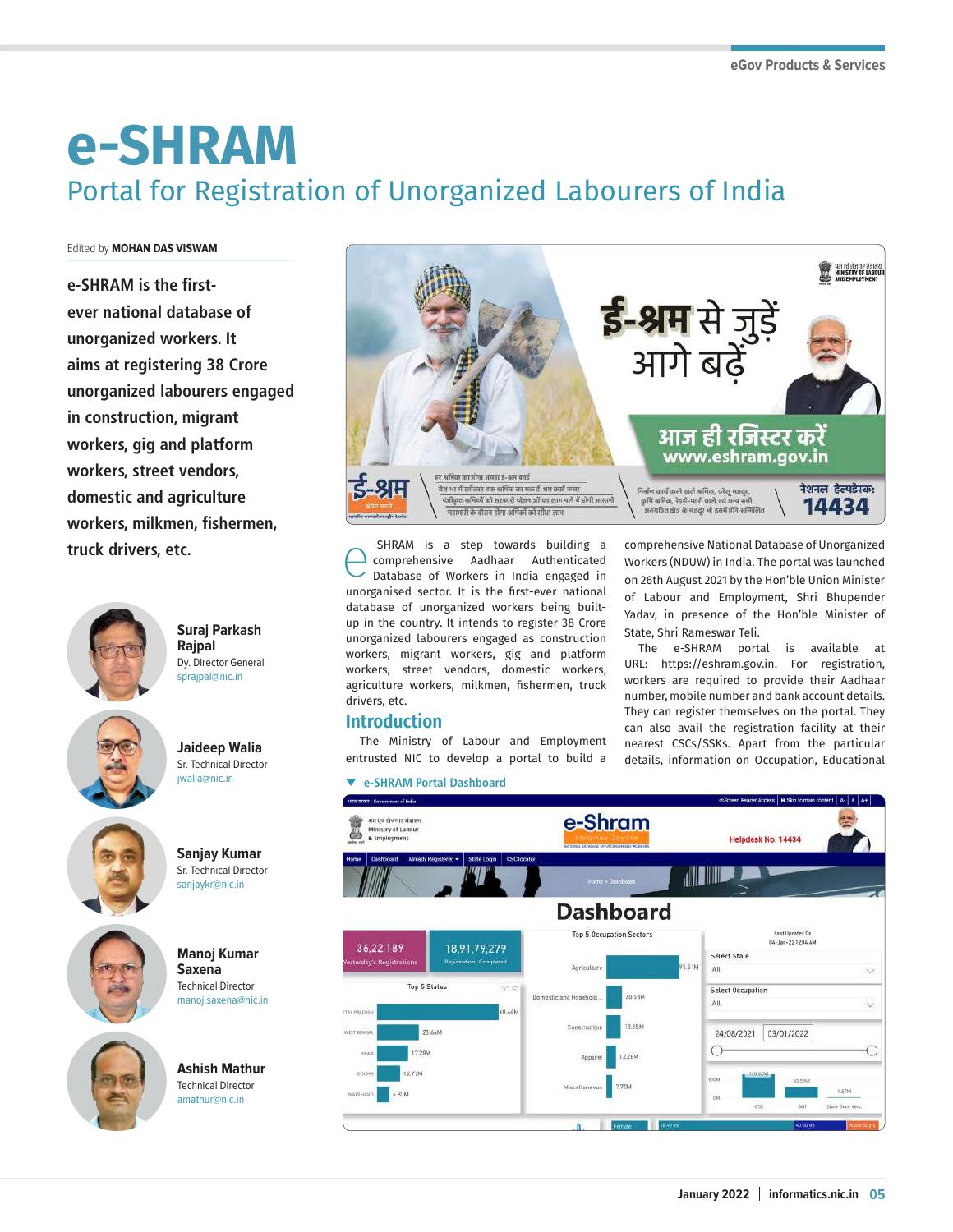

# W

**In keeping with the Prime Minister's vision of "Sabka Saath, Sabka Vikas", e-SHRAM portal has been made available to register 38 crore, unorganized workers. It will not only register them but would also be helpful in the delivery of various social security schemes being implemented by the Central and State Governments.** W

### BHUPENDRA YADAV

**Hon'ble Minister, Labour & Employment, Govt. of India**

## UJ

**Under the leadership of Prime Minister Narendra Modi, the Government has developed an e-SHRAM portal for creating a National Database of Unorganized Workers (NDUW) for the first time since independence. It will be useful for addressing the problems of unorganized workers effectively.** IJ,



## RAMESWAR TELI

**Hon'ble Minister of State, Labour & Employment, Govt. of India**

#### Qualification, Skill types, Disability, etc. are being captured to extensively use the database for all practical purposes including delivery of various social security schemes being implemented by the Centre and State Governments for them.

Registration on e-SHRAM portal is free of cost. Workers are not required to pay any charges to any registering entity.

## **Features of the Product**

- Integrated with UIDAI for Aadhaar eKYC (OTP / Biometric Authentication)
- Integration with NPCI to know the name of Aadhaar seeded Bank
- Issue Universal Account Number (UAN) instantly on successful registration
- SMS and eMail integration
- Registration by Self and assisted mode (through CSC and SSK Centres)
- CMS based Bi-lingual Website
- Power BI for data reports and analytics
- User management to create the state users for assisting the registrants

## **Benefits**

- Availability of consolidated database of Unorganized Workers of India
- Identification of occupation sector-wise, age group-wise, gender-wise workforce in different parts of the country
- Seamless data sharing with various stakeholders such as Ministries /Departments

/Boards /Agencies of Central and State Governments through APIs for delivery of various social security and welfare schemes

- Possibility of identification of migrant workers
- Providing a comprehensive database to Central and State Governments for tackling any National Crisis like Covid-19 in future
- Movement of Workers across sectors i.e., organized to unorganized and vice-versa



## **Technologies Used**

- Micro Services Architecture
- Open-Source Tools for application development
- MS-SQL Server 2019 under Linux environment
- Power BI for Analytics
- Redis an open source, in-memory data structure store
- Drupal 8.9 for CMS based Website



#### **Government has developed e-SHRAM portal with the objective to create a national database of unorganized workers. This exercise is first of its kind in the history of the country. The data will be authenticated with Aadhaar and will be a great tool for delivery of various social welfare benefits to them.** IJIJ

SUNIL BARTHWAL Secretary, Labour & Employment, **Govt. of India**

## प्प

**Unorganized Workers are the nation builders; their contribution in the national income is about 50%. Government for the first time has developed a portal to bring estimated 38 crore unorganized workers at one platform. The e-SHRAM portal will go long way to address their problems.**

UU

## AJAY TEWARI

**Joint Secretary & DGLW, Labour & Employment, Govt. of India**